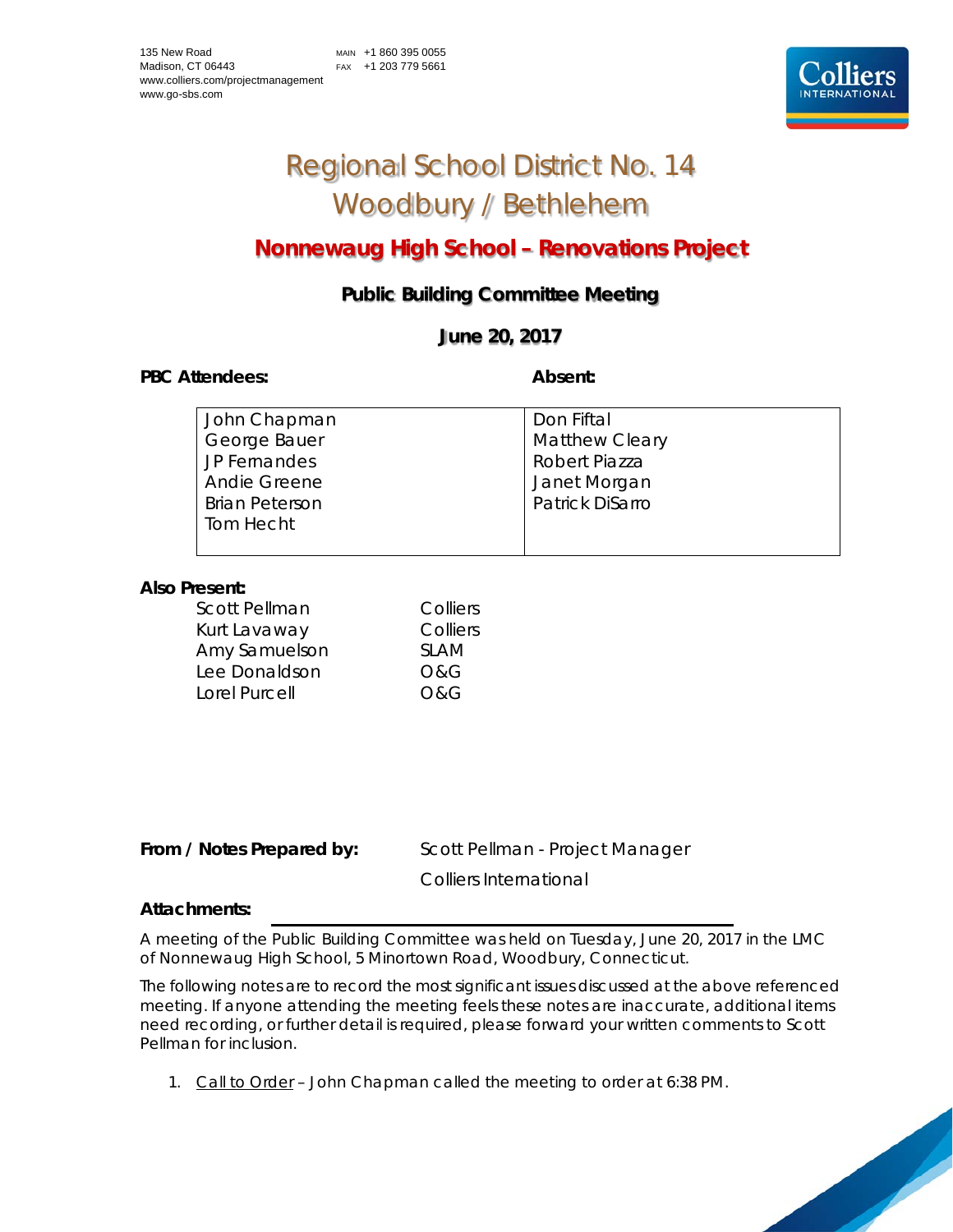

- 2. OPM Report Kurt Lavaway and Scott Pellman reported on the following:
	- Update on permitting Inland wetlands closed the public hearing at their meeting of June 12 and set a draft motion in place to approve the project with conditions. All of the conditions were discussed at the meeting and the Inland wetlands committee will provide the conditions in writing for the design team prior to the next meeting. The design team will revise the construction documents to address the conditions and will provide updated sealed drawings for permit. The zoning commission met on June 13 and the project has been continued to July 11<sup>th</sup> to provide sufficient time to review the documents. The design team is hopeful that the zoning hearing will be closed on July 11<sup>th</sup> with final approval at the August 8 meeting. Zoning issues include parking lot changes, drainage and a request for pervious pavement.
	- Upcoming community presentation There was a previous public presentation on May 24 and an additional presentation has been planned for June 29th at 6:30pm. The presentation will be a general overview of the entire project, including budget, scope, design solution and construction schedule.

John Chapman noted that the design team, O&G and Colliers met earlier in the day to refine and sharpen the presentation and respond to community questions in a more robust way to build trust with the community.

- A sheet of acronyms was distributed to the building committee that describe some of the terms that will be used during construction process.
- Code review proposals Scott Pellman reported on the proposals that were received for the building code, fire code and ADA reviews. The proposals were requested after the local building officials determined that it would be preferred to hire an outside consultant to perform the reviews. The document reviews and sign off by the local officials is a State requirement prior to bidding authorization. The proposals were reviewed with the building official and fire marshal and Joseph Versteeg was recommended for award. It was noted that the low proposals were within a few hundred dollars of each other.

John Chapman noted that Don Fiftal reviewed the Versteeg proposal and supported the recommendation even though he was not present.

#### **John Chapman made a motion to approve the proposal from Joseph Versteeg dated April 24, 2017 for code review for a Fee of \$30,350, the motion was seconded by JP Fernandes – motion carried unanimous**.

JP Fernandes questioned what documents will be submitted for building permit and at what time? Response - The permit set will include all of the comments that have been resolved from the code review and will include any sketches or addenda issued during the bidding process. The permit set will be submitted after the bidding has been completed.

- PR001 and PR002 values are currently being reviewed, PR001 was discussed at the last building committee meeting and PR002 involves a hardware credit that is currently under review.
- FF&E and AV proposals Colliers has discussed the basis of the scope with SLAM who is working on the proposals. Colliers will work with the team to define the procurement process for FF&E determining the best time to purchase classroom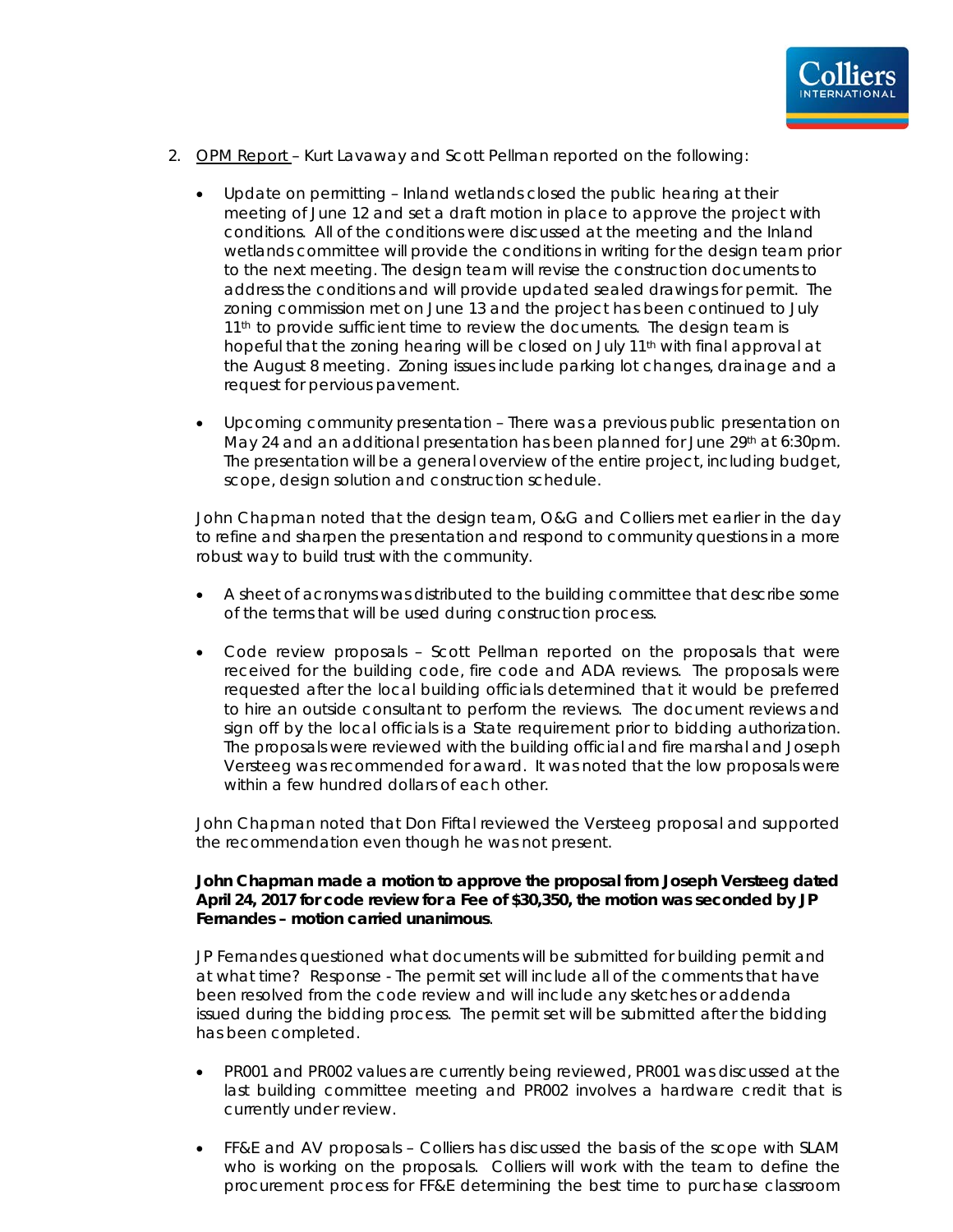

furniture. Specialty areas such as Science, Art and Media Center furniture will be purchased for each phase at the time of the phase completion.

- Testing of the existing sub base below the parking lot pavement will be coordinated to finalize recommendations for pavement repair. A back hoe may be required for opening up a few test pits and will be coordinated with Mike Molzon. It is anticipated that the same contractor that excavated the footings near the gymnasium could be used for the exploration.
- Slab on grade moisture content will be tested this summer for areas that do not require abatement. The slab moisture level may affect the choice of a concrete sealer or leveling material. SLAM will research materials for leveling that can be utilized as a ware surface for up to two years eliminating the need to seal the slabs. The environmental engineer will provide a plan of areas where testing can occur and the testing lab will be retained for the work.
- Schedule Review
- IW June 26<sup>th</sup> anticipated approval with conditions.
- Zoning July 11, 2017 July 25, 2017 Aug 8, 2017
- Next building committee mtg July 13, 2017
- 90% Cd's and start of code review on July 17, 2017
- Target for ED042 approval September 5<sup>th</sup> with tentative PCR date of September 7th.
- 3. Architects progress update Amy Samuelson
	- Design progress The team has pushed through wetland review and are at the first step of zoning, CD's are ongoing with consultant coordination and BIM model review.

JP Fernandes inquired if presentation slides have been developed of the fields etc. for the Zoning presentation? Kurt Lavaway will place the zoning slides on the project website. JP requested a summary for the entire committee that shows exactly what we are doing. Response - The base project and alternates will be defined by the design team.

John Chapman asked is there are any issues with MEP coordination or clashes? Amy's response -no issues, every Friday the design team shares their Building Information Modeling (BIM) models. The design team is resolving clashes as the design progresses.

JP Fernandes requested a design update of the larger building spaces using snapshots from the BIM model in wireframe. SLAM will provide some images

John Chapman inquired if the site civil issues are being resolved? Andie Greene has summarized the comments on two emails. Andie would like a current set of the Site/Civil drawings. SLAM will provide the 50% set and Colliers will post to a drop box site.

Amy Samuelson will have information on the turf management plan for the next meeting.

- 4. Construction Manager update
	- O&G has the building permit in hand for the phase 1 work. General trades will start to mobilize this Friday, O&G will be on site starting Monday morning.